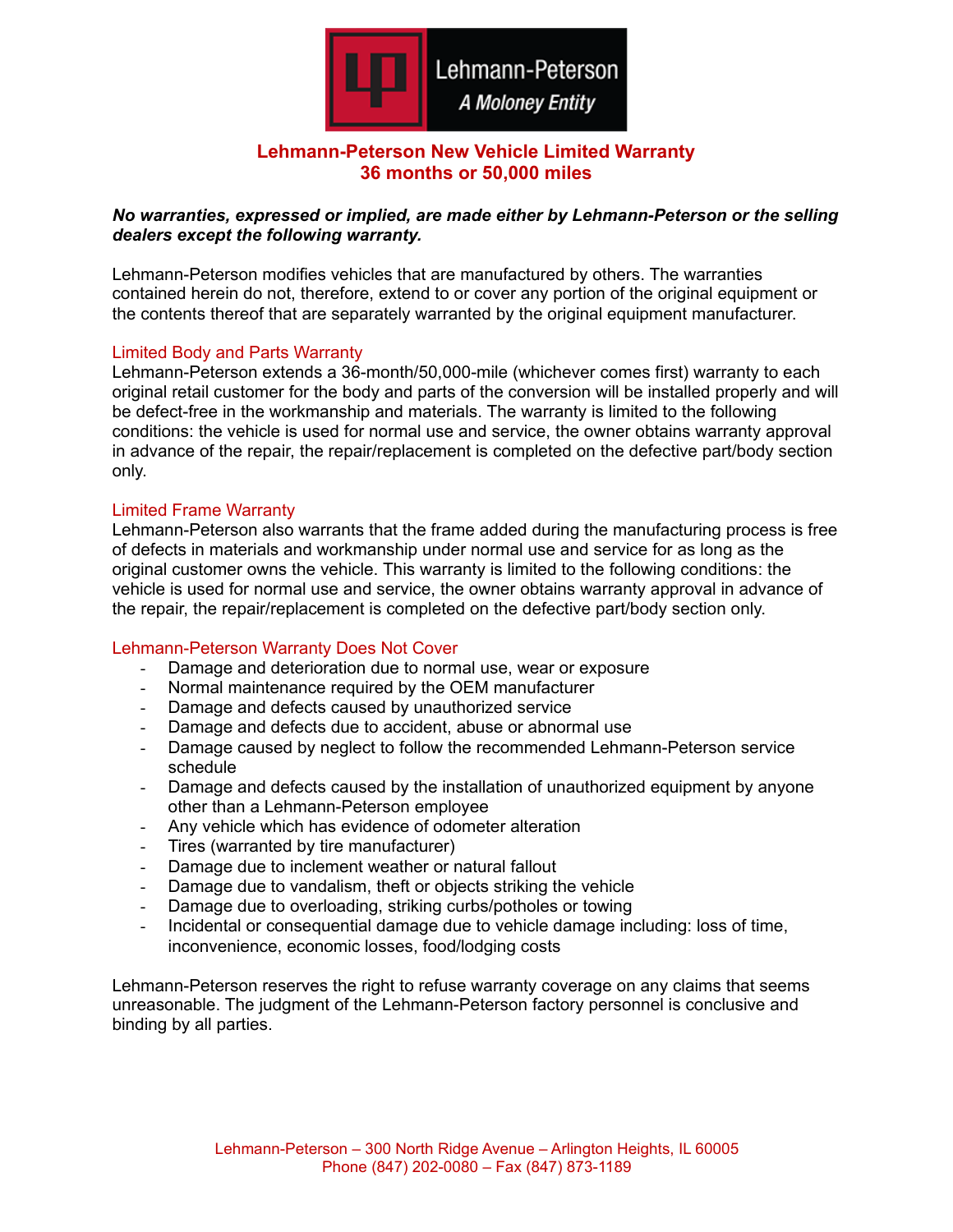# **New Vehicle Limited Warranty Policy and Procedure**

Lehmann- Peterson's warranty is available to all dealers. All warranty work, whether handled by an OEM or independent dealer, must be pre-approved by Lehmann- Peterson before the work commences.

The Lehmann- Peterson warranty is guaranteed to cover repairs or correct malfunctions, which occur during the warranty period for any defect in material or workmanship on the vehicle conversion.

Lehmann- Peterson's warranty covers the conversion/modification of professional vehicles for 36 months or 50,000 miles, whichever comes first, plus a lifetime frame and structural warranty to the original owner.

#### **Diagnosis**

Lehmann- Peterson will cover up to two hours of diagnosis time per vehicle for warranty work. Prior approval is required for diagnosis time charged by an OEM or independent dealer.

## Labor Reimbursement

Lehmann- Peterson will reimburse an authorized dealer for the performance of any labor that is required on an approved warranty claim. All claims must be filed within 15 days of work performed. Ask your Lehmann- Peterson sales representative for a Flat Rate Guide which establishes the allowable labor charges for most warranty repair work.

When no time is listed in the Flat Rate Guide, the actual clock time will used (calculated in 15 minute increments) and must be recorded on the repair order. Dealer will be paid for the preapproved clock time at a rate of \$40.00/hour.

#### Odometer Alteration

Federal law prohibits odometer alteration. The Lehmann- Peterson warranty will be automatically voided if evidence of odometer tampering is found.

#### Lack of Regularly Scheduled Maintenance

Reasonable evidence of abuse, neglect or failure to perform the basic maintenance schedule will invalidate the Lehmann- Peterson warranty.

#### Transportation Damage/Missing Items

Repair notes should be made upon delivery of the vehicle. Transportation damage or missing items must be noted on the original check-in sheet for warranty coverage.

#### Unauthorized Repairs

Repairs to the vehicle conversion or equipment, and/or repairs to the optional accessories which have been added to the vehicle after leaving the plant will not be warranted by Lehmann-Peterson.

#### Items Not Covered Under the Lehmann- Peterson Warranty

The following items are not covered under the 36-month/50,000-mile warranty:

- Tires (warranted by tire manufacturer)
- Damage due to inclement weather or natural fallout
- Damage due to accident, misuse or alteration
- Damage due to vandalism, theft or objects striking the vehicle
- Damage due to overloading, striking curbs/potholes or towing
- Loss of time, inconvenience, economic losses, food/lodging costs while stranded